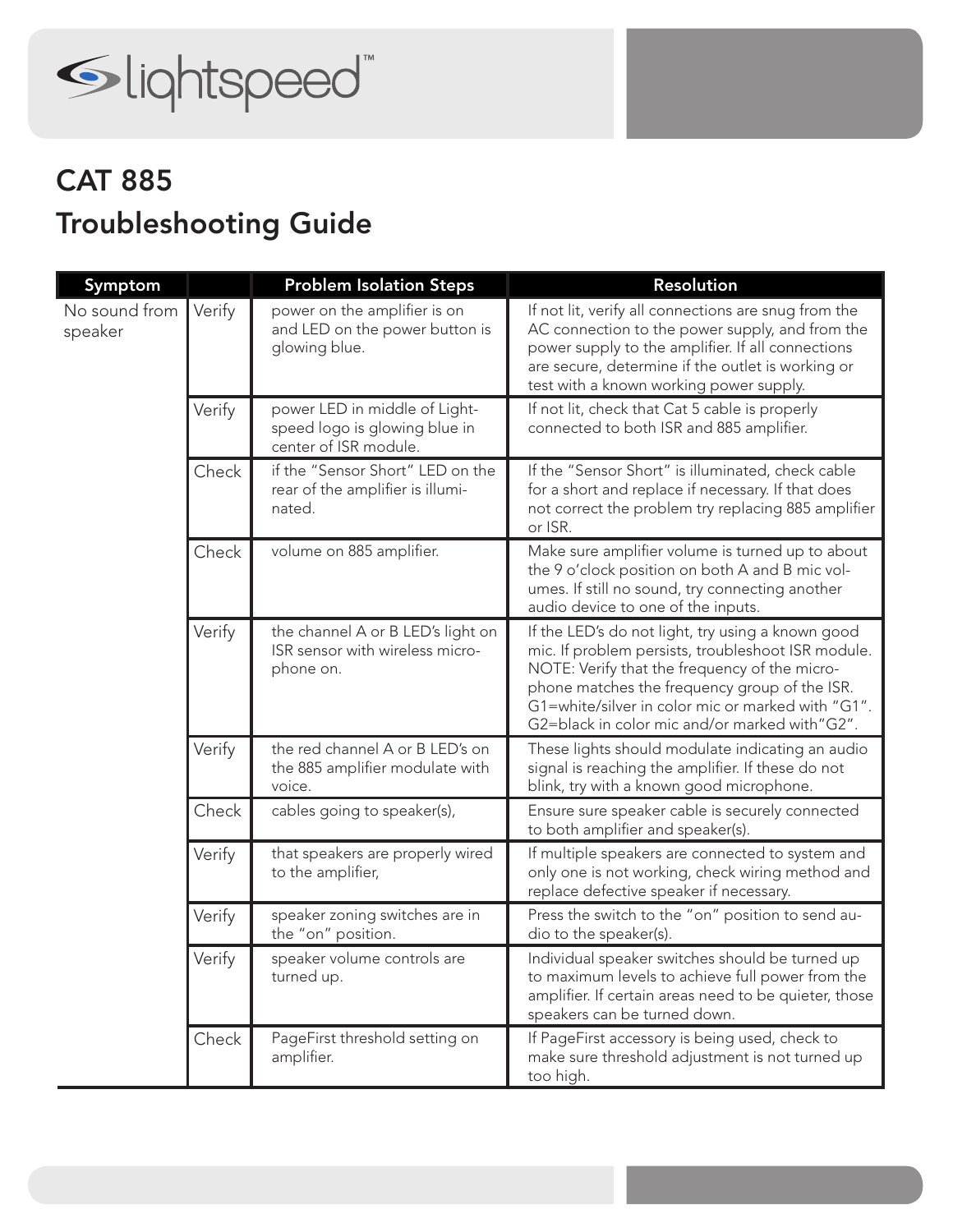

| Symptom                         |        | <b>Problem Isolation Steps</b>                                                              | Resolution                                                                                                                                                                                                                                                                                |
|---------------------------------|--------|---------------------------------------------------------------------------------------------|-------------------------------------------------------------------------------------------------------------------------------------------------------------------------------------------------------------------------------------------------------------------------------------------|
| Static is heard<br>from speaker | Check  | that the batteries being used in<br>the microphones are charged<br>and are the proper type. | Install the proper NiMH battery(ies) that are fully<br>charged.                                                                                                                                                                                                                           |
|                                 | Check  | if two microphones are being<br>used that they are on different<br>channels.                | If needed, change one microphone to the oppo-<br>site channel.                                                                                                                                                                                                                            |
|                                 | Check  | ISR sensor placement.                                                                       | Evaluate the ISR sensor location in the room and<br>adjust as needed. It should be located near the<br>center of the room on the ceiling, or centered<br>along a long wall. Avoid placing it near obstruc-<br>tions such as beams, ceiling mounted equipment,<br>suspended lighting, etc. |
|                                 | Check  | that the ISR sensor is located<br>away from possible sources of IR<br>interference.         | Direct sunlight and Plasma monitors can adversely<br>affect performance.                                                                                                                                                                                                                  |
|                                 | Check  | that the equalizer is free of dust.                                                         | If unit has 8-band EQ, exercise the equalizer slid-<br>ers from top to bottom 4 or 5 times to remove any<br>dust. If that doesn't resolve the issue, try blowing<br>the EQ with compressed air.                                                                                           |
| Feedback                        | Verify | that volume on amplifier is not<br>set too high.                                            | Reduce volume as needed until feedback issue is<br>resolved. Remember the teacher should barely be<br>able to hear his/her own voice at optimum volume<br>levels.                                                                                                                         |
|                                 | Check  | that the microphone is being<br>worn properly.                                              | The top of the microphone should be worn at the<br>level of the collar bone. Adjust the lanyard accord-<br>ingly.                                                                                                                                                                         |
|                                 | Check  | EQ settings on back of amplifier.                                                           | If feedback persists at proper volume levels, adjust<br>any EQ setting in the 1K-4K frequency range<br>down until feedback ceases.                                                                                                                                                        |
|                                 | Verify | proper speaker installation as per<br>Lightspeed installation guide.                        | If needed, relocate the speaker to eliminate the<br>feedback. Wall speakers should be at least 7 feet<br>high and ceiling speakers should not be used in<br>rooms with ceilings lower than 9 feet.                                                                                        |
|                                 | Verify | that the original microphone<br>works in another room.                                      | If the problem persists in the other room, the mi-<br>crophone is likely the cause of the problem.                                                                                                                                                                                        |
| Backround<br>hum in audio       | Check  | if there are any external audio<br>sources connected to inputs of<br>the amplifier.         | If yes, disconnect one input at a time until hum<br>goes away. Insert ground loop isolator in-line with<br>source causing the hum and reconnect.                                                                                                                                          |
|                                 | Verify | AC power connections.                                                                       | Ensure all equipment is properly grounded.                                                                                                                                                                                                                                                |
|                                 | Verify | speaker and ISR module wiring.                                                              | Ensure wiring is run properly and suspended<br>above flourescent lighting. Verify that wiring does<br>not parallel AC power lines for long distances.                                                                                                                                     |
|                                 | Verify | proper wiring of Cat 5 cable.                                                               | If Cat 5 cable has been reterminated, or if a differ-<br>ent type third-party cable has been used, the new<br>connector may be mis-wired. Replace with known<br>good cable to verify.                                                                                                     |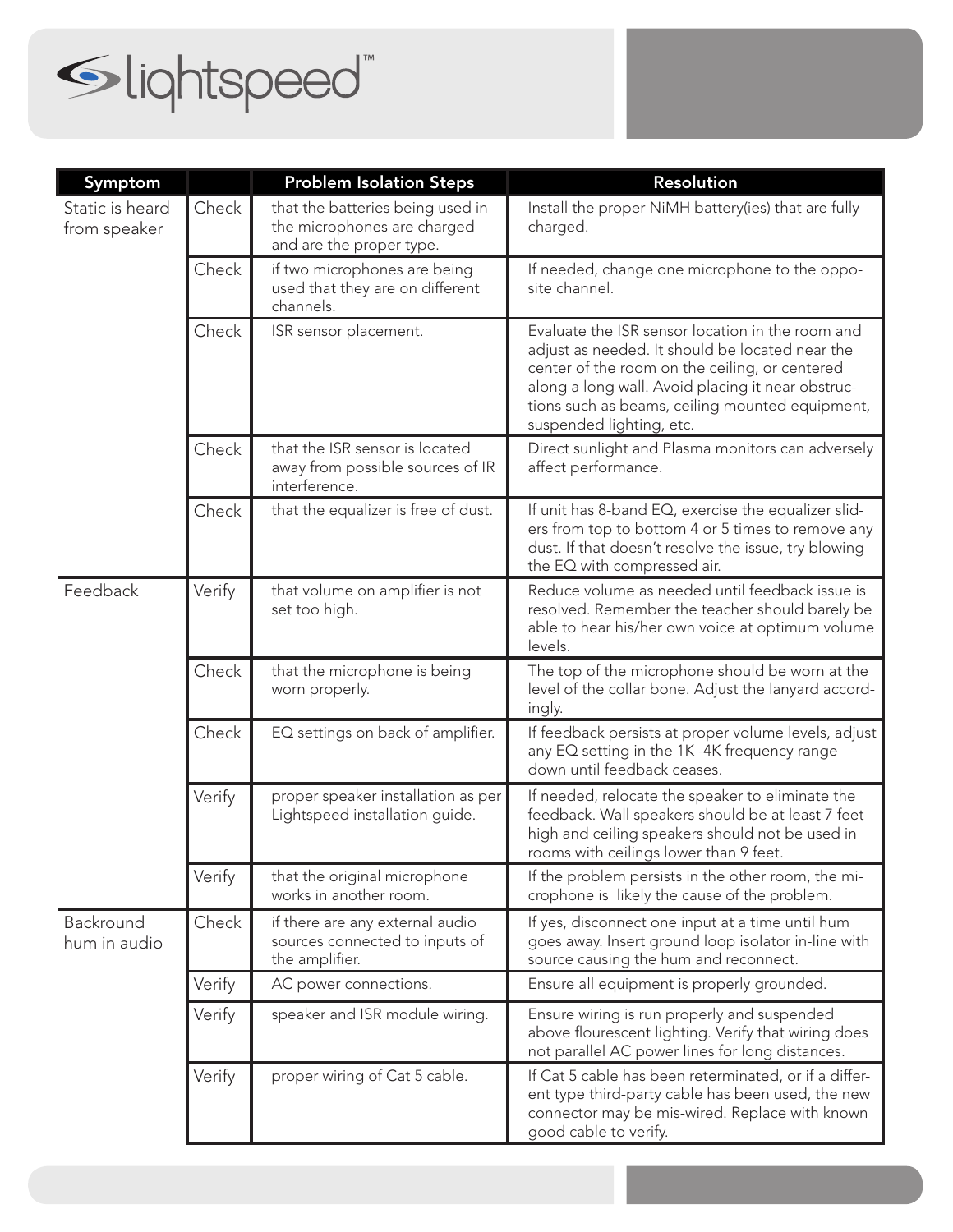

| Symptom                                                                    |        | <b>Problem Isolation Steps</b>                                                      | <b>Resolution</b>                                                                                                                                                                               |
|----------------------------------------------------------------------------|--------|-------------------------------------------------------------------------------------|-------------------------------------------------------------------------------------------------------------------------------------------------------------------------------------------------|
| Low volume                                                                 | Check  | that the volume level on the<br>amplifier is not set too low.                       | Set the volume indicator at approximately the 9<br>o'clock position and then adjust as needed for<br>normal operation.                                                                          |
|                                                                            | Check  | that the microphone is being<br>worn properly.                                      | The top of the microphone should be worn at the<br>level of the collarbone.                                                                                                                     |
|                                                                            | Check  | the EQ settings on back of am-<br>plifier.                                          | All frequency bands should be set at mid-point.                                                                                                                                                 |
|                                                                            | Test   | a known good microphone<br>on the same channel with the<br>system.                  | If the volume level remains the same as the<br>original microphone, the most likely cause of the<br>problem is the amplifier or speakers.                                                       |
|                                                                            | Check  | that the equalizer is free of dust.                                                 | If unit has 8-band EQ, exercise the equalizer slid-<br>ers from top to bottom 4 or 5 times to remove any<br>dust. If that doesn't resolve the issue, try blowing<br>the EQ with compressed air. |
| Drop-out /<br>intermittent<br>operation                                    | Check  | if two microphones are being<br>used that they are on different<br>channels.        | If needed, change one microphone to the oppo-<br>site channel.                                                                                                                                  |
|                                                                            | Check  | that there is no obstruction<br>between the ISR sensor and the<br>microphone.       | Make sure the microphone is not blocked by<br>clothing or turned to face the user.                                                                                                              |
|                                                                            | Check  | that the ISR sensor is located<br>away from possible sources of IR<br>interference. | Direct sunlight and Plasma monitors can adversely<br>affect performance.                                                                                                                        |
|                                                                            | Check  | that a known good microphone<br>works with the system being<br>tested.              | If the intermittent operation stops, the original<br>microphone is likely the cause of the problem. If<br>the problem continues, the ISR sensor is likely the<br>cause of the problem.          |
|                                                                            | Check  | proper connection of Cat 5 sen-<br>sor cable.                                       | Make sure the Cat 5 connector is fully inserted and<br>locked into 885 amplifier.                                                                                                               |
|                                                                            | Verify | proper wiring of Cat 5 sensor<br>cable.                                             | If Cat 5 cable has been reterminated, or if a differ-<br>ent type third-party cable has been used, the new<br>connector may be mis-wired. Replace with known<br>good cable to verify.           |
| REDMIKE, RED-<br>MIKE Volume<br>Control (RMT/<br>RMV) will not<br>power on | Check  | that the correct battery is being<br>used.                                          | Use the Lightspeed NH2A27 NiMH rechargeable<br>sensing battery as it is the only kind of battery that<br>will properly charge with the RMT/RMV.                                                 |
|                                                                            | Check  | that the battery is installed prop-<br>erly.                                        | Ensure that the polarity is observed.                                                                                                                                                           |
|                                                                            | Check  | that the battery is charged.                                                        | Substitute a known good battery and see if it<br>charges in the microphone. If it does charge,<br>replace worn or defective battery. Typical battery<br>life is 1-2 years.                      |
|                                                                            | Check  | that battery contacts are not<br>obstructed.                                        | Ensure that there is no object preventing good<br>contact between the battery and contacts.                                                                                                     |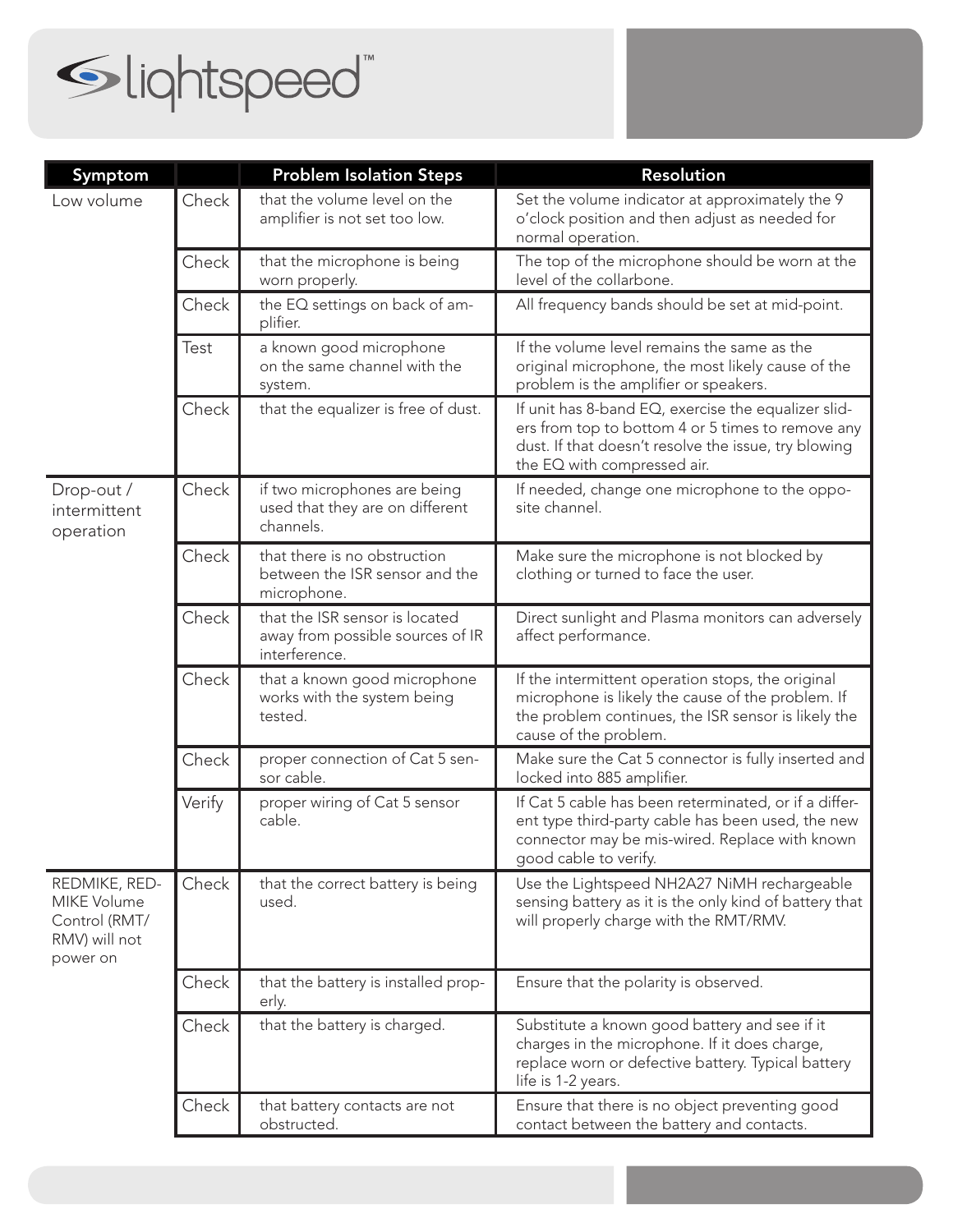

| Symptom                                            |        | <b>Problem Isolation Steps</b>                                                                                  | <b>Resolution</b>                                                                                                                                                                                                                                                               |
|----------------------------------------------------|--------|-----------------------------------------------------------------------------------------------------------------|---------------------------------------------------------------------------------------------------------------------------------------------------------------------------------------------------------------------------------------------------------------------------------|
| RMT/RMV won't<br>charge                            | Verify | that the correct battery is being<br>used.                                                                      | Use the Lightspeed NH2A27 NiMH rechargeable<br>sensing battery as it is the only kind of battery that<br>will properly charge with the RMT/RMV.                                                                                                                                 |
|                                                    | Check  | that the RMT/RMV charging<br>circuitry is working properly.                                                     | Substitute a known good battery and see if it<br>charges in the microphone. If it does charge,<br>replace worn or defective battery. Typical battery<br>life is 1-2 years.                                                                                                      |
|                                                    | Verify | that the RMT/RMV is being<br>seated properly in the cradle<br>charger.                                          | When the REDMIKE is properly inserted in the<br>cradle, the LED on the charger should turn solid<br>red.                                                                                                                                                                        |
|                                                    | Verify | that the cradle charger is working<br>properly.                                                                 | The LED on the cradle charger should turn solid<br>red when the microphone is inserted. If no LED's<br>light, try using a known good cradle charger. (If<br>there is a blinking red LED, that indicates a charg-<br>ing error most likely related to improper battery<br>type.) |
|                                                    | Verify | that the cradle charger power<br>supply is not damaged or defec-<br>tive.                                       | Try known good charger power supply.                                                                                                                                                                                                                                            |
| <b>REDMIKE Share</b><br>(RMS) will not<br>power on | Check  | that the correct battery pack is<br>being used.                                                                 | Use the Lightspeed NH2APK NiMH rechargeable<br>sensing battery pack as it is the only kind of bat-<br>tery pack that will properly charge with the RMS.                                                                                                                         |
|                                                    | Check  | that the battery pack is installed<br>properly.                                                                 | Ensure that the polarity is observed.                                                                                                                                                                                                                                           |
|                                                    | Check  | that the battery pack is charged.                                                                               | Substitute a known good battery pack and see<br>if it charges in the microphone. If it does charge,<br>replace worn or defective battery pack. Typical<br>battery life is 1-2 years.                                                                                            |
|                                                    | Check  | that battery contacts are not<br>obstructed.                                                                    | Ensure that there is no object preventing good<br>contact between the battery and contacts.                                                                                                                                                                                     |
| RMS won't<br>charge                                | Verify | that the correct battery pack is<br>being used.                                                                 | Use the Lightspeed NH2APK NiMH rechargeable<br>sensing battery pack as it is the only kind of bat-<br>tery pack that will properly charge with the RMS.                                                                                                                         |
|                                                    | Check  | that the RMS charging circuitry is<br>working properly.                                                         | Substitute a known good battery pack and see<br>if it charges in the microphone. If it does charge,<br>replace worn or defective battery pack. Typical<br>battery life is 1-2 years.                                                                                            |
|                                                    | Verify | that the RMS is connected to the<br>charging cable and the charging<br>output on the REDMIKE cradle<br>charger. | When the RMS is connected to the charger, the<br>LED on the microphone should turn solid red.                                                                                                                                                                                   |
|                                                    | Verify | that the charge cable is con-<br>nected properly.                                                               | The charger connection is loated on the bottom of<br>the microphone.                                                                                                                                                                                                            |